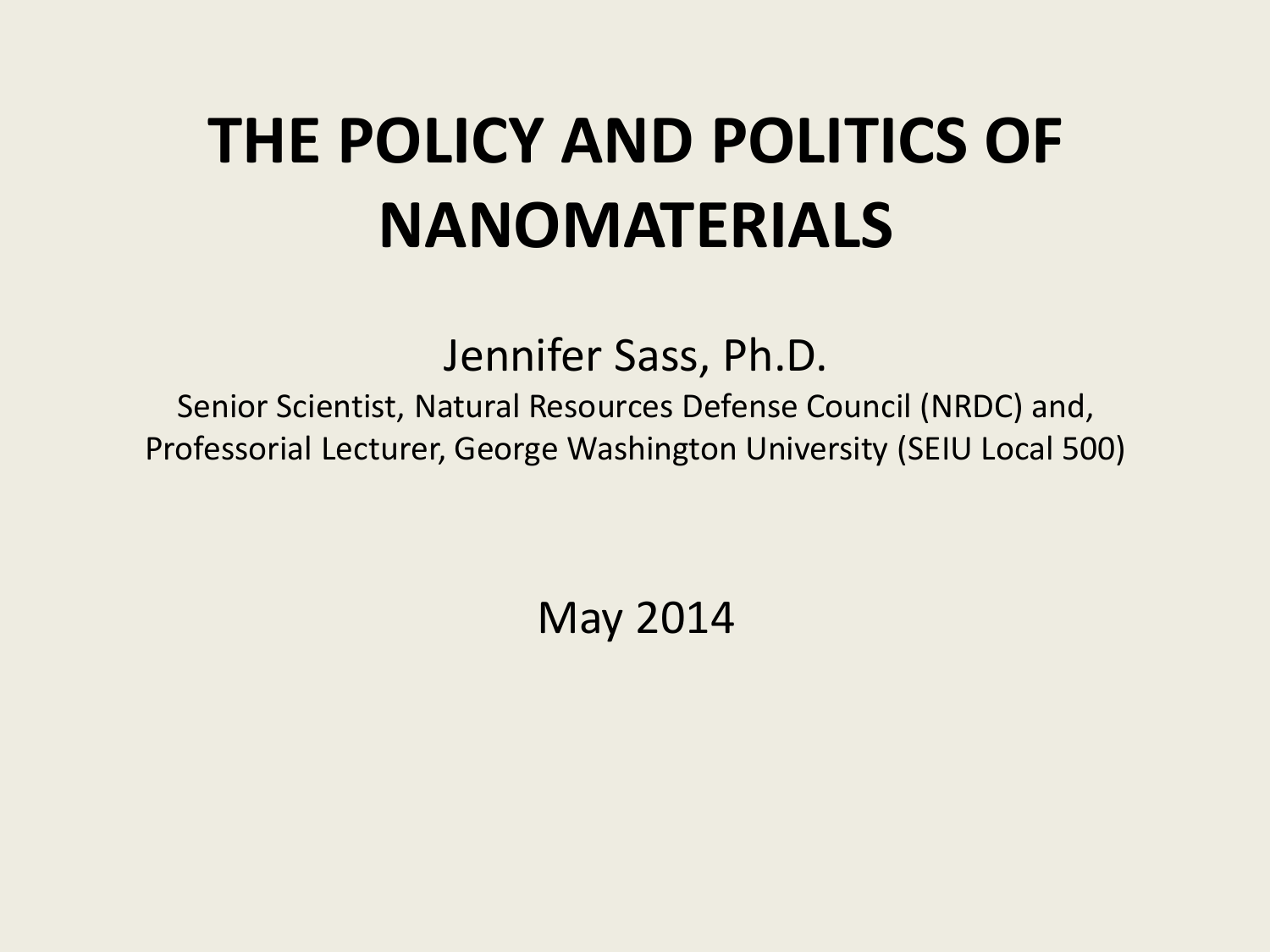# **EPA TOXIC SUBSTANCES CONTROL ACT**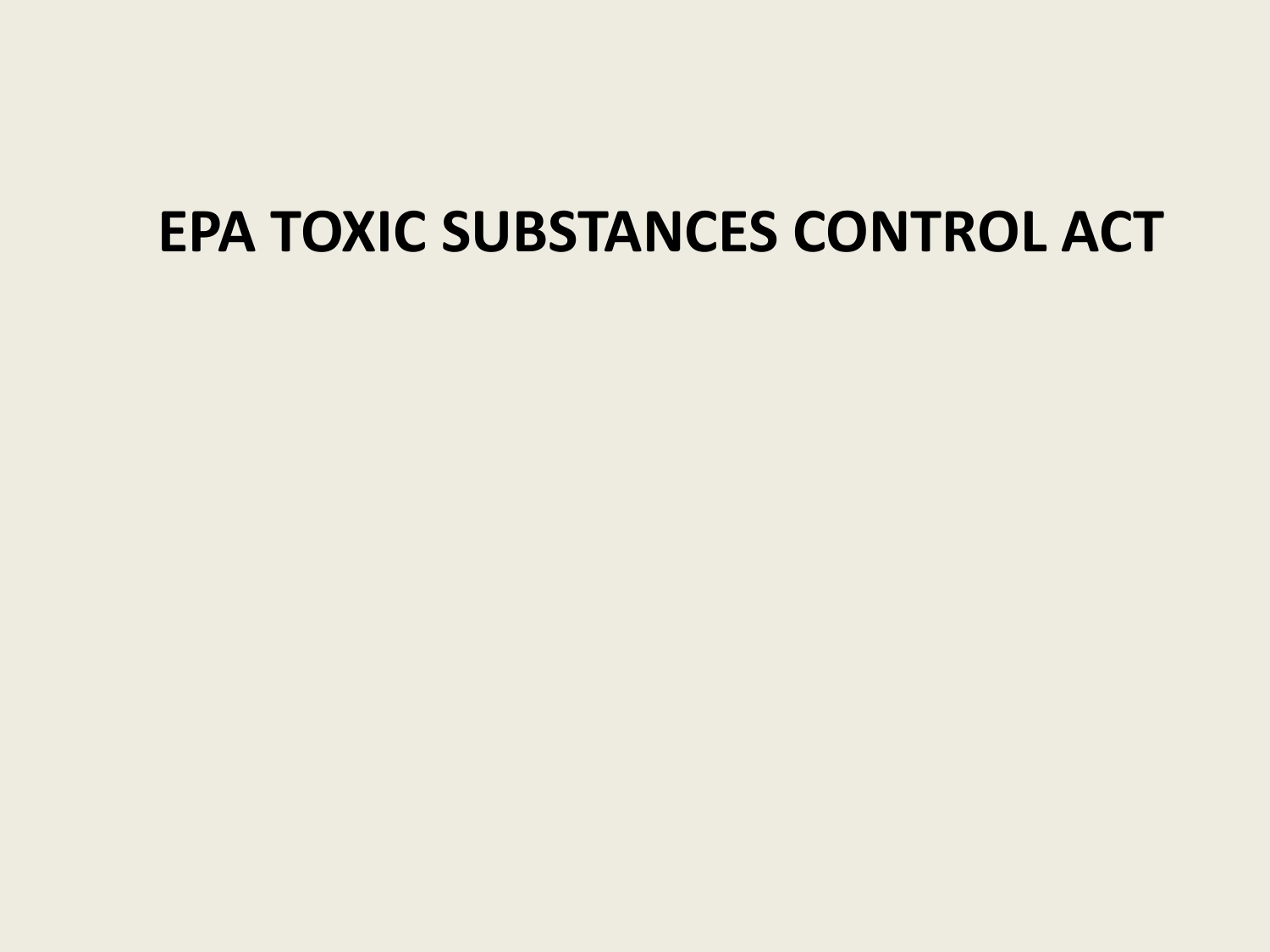#### **TSCA Chemical Approval – Carbon Nanotubes**

In June 2013 EPA issued SNURs – Significant New Use Rules for carbon nanotubes.

In its notice of the proposed rule, EPA noted concern for lung toxicity, fibrosis, cancer, mutagenicity, and immunotoxicity (Docket ID EPA-HQ-OPPT-2010-0279-0130)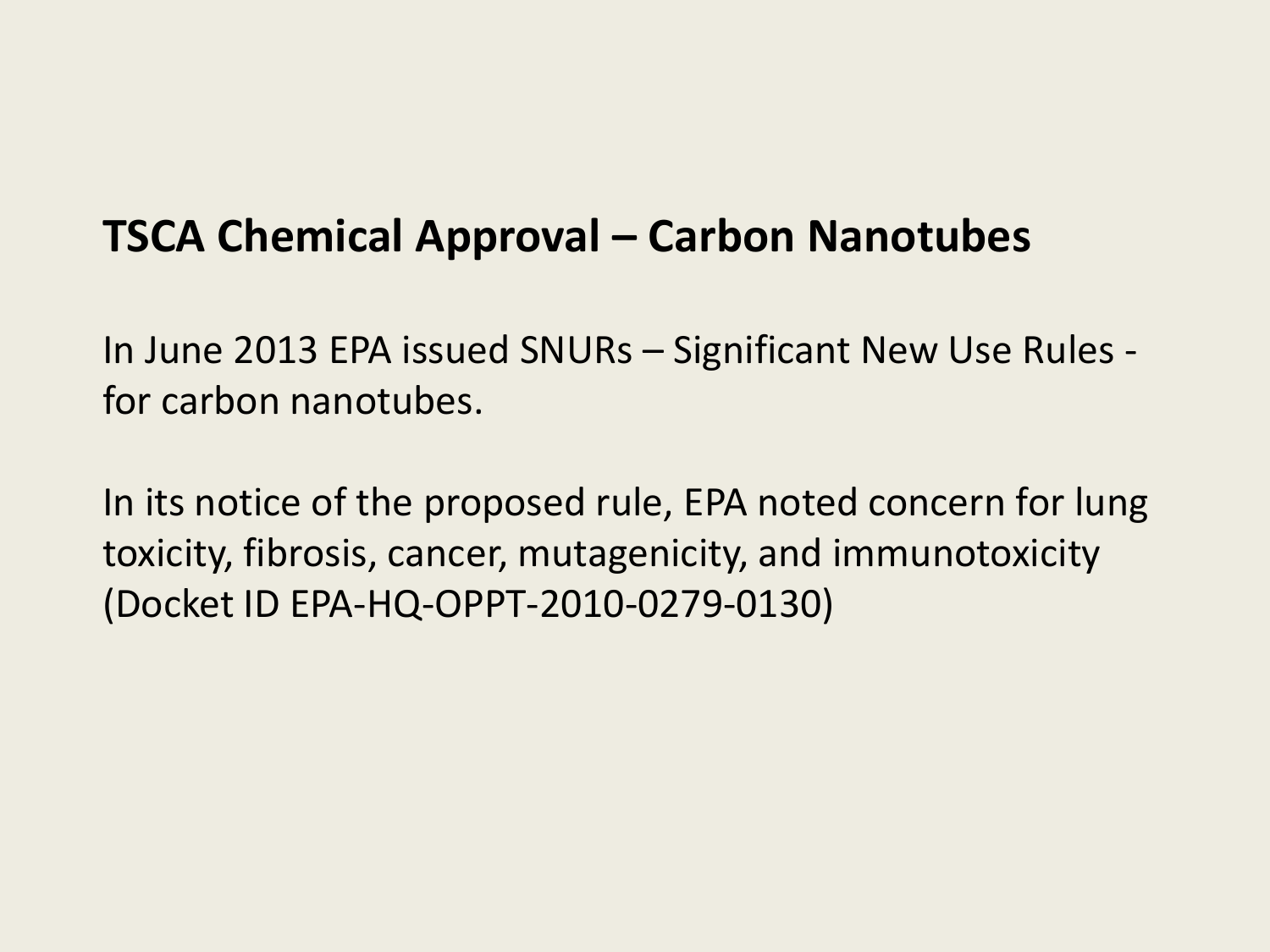# **REGRETTABLE SUBSTITUTION – flame retardants**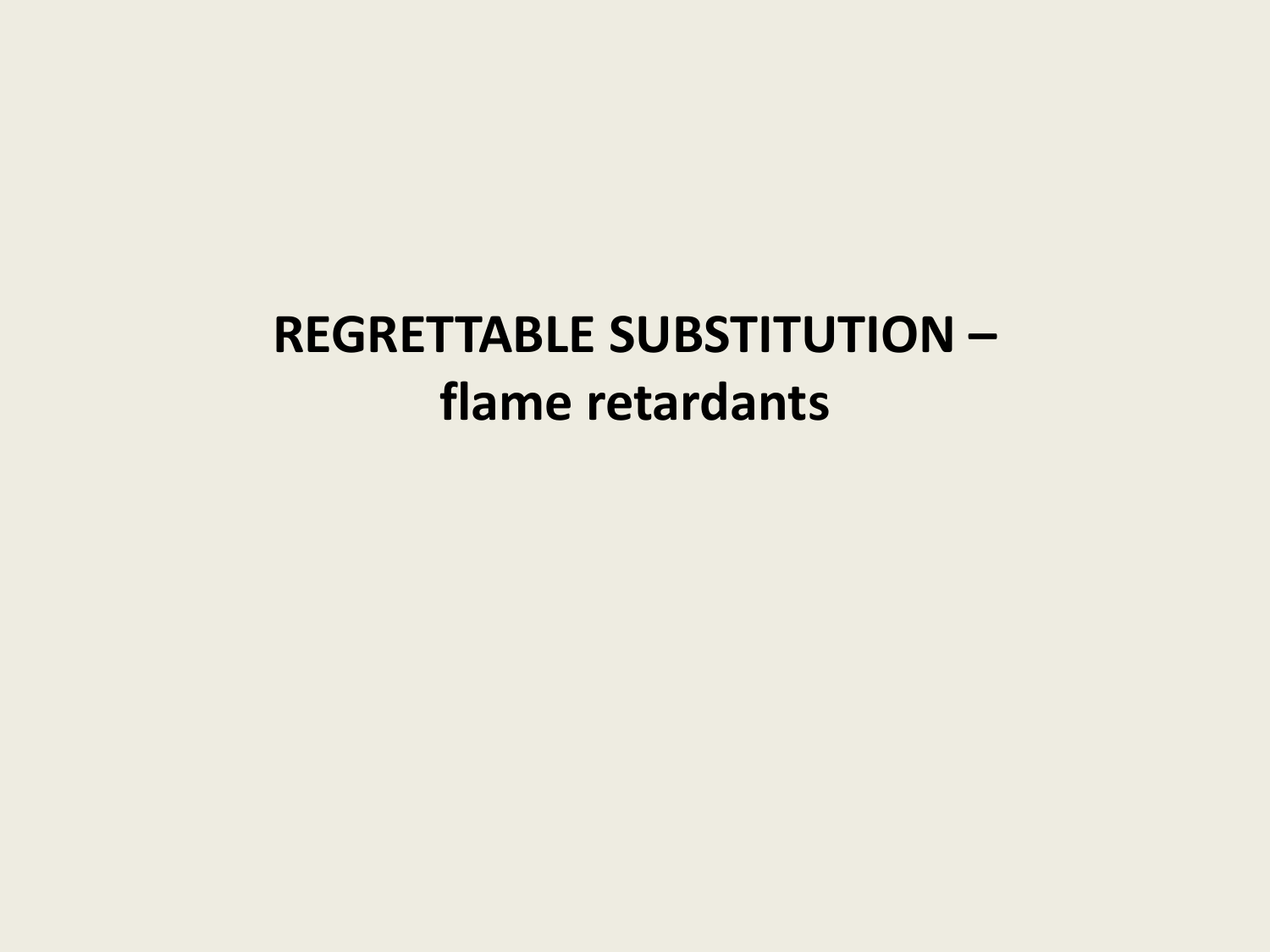# **Chicagone Tribune**

**Chemical companies, Big Tobacco and the toxic products in your home** [The average American baby is born with](http://www.chicagotribune.com/videogallery/69743455/News/Video-The-truth-about-flame-retardants)  [10 fingers, 10 toes and the highest](http://www.chicagotribune.com/videogallery/69743455/News/Video-The-truth-about-flame-retardants)  [recorded levels of flame retardants](http://www.chicagotribune.com/videogallery/69743455/News/Video-The-truth-about-flame-retardants)  [among infants in the world. The toxic](http://www.chicagotribune.com/videogallery/69743455/News/Video-The-truth-about-flame-retardants)  [chemicals are present in nearly every](http://www.chicagotribune.com/videogallery/69743455/News/Video-The-truth-about-flame-retardants)  [home, packed into couches, chairs and](http://www.chicagotribune.com/videogallery/69743455/News/Video-The-truth-about-flame-retardants)  [many other products. Two powerful](http://www.chicagotribune.com/videogallery/69743455/News/Video-The-truth-about-flame-retardants)  [industries](http://www.chicagotribune.com/videogallery/69743455/News/Video-The-truth-about-flame-retardants) [—](http://www.chicagotribune.com/videogallery/69743455/News/Video-The-truth-about-flame-retardants) [Big Tobacco and chemical](http://www.chicagotribune.com/videogallery/69743455/News/Video-The-truth-about-flame-retardants)  [manufacturers](http://www.chicagotribune.com/videogallery/69743455/News/Video-The-truth-about-flame-retardants) [—](http://www.chicagotribune.com/videogallery/69743455/News/Video-The-truth-about-flame-retardants) [waged deceptive](http://www.chicagotribune.com/videogallery/69743455/News/Video-The-truth-about-flame-retardants)  [campaigns that led to the proliferation of](http://www.chicagotribune.com/videogallery/69743455/News/Video-The-truth-about-flame-retardants)  [these chemicals, which don't even work](http://www.chicagotribune.com/videogallery/69743455/News/Video-The-truth-about-flame-retardants)  [as promised.](http://www.chicagotribune.com/videogallery/69743455/News/Video-The-truth-about-flame-retardants) (2012)

http://media.apps.chicagotribune.com/flame s/index.html

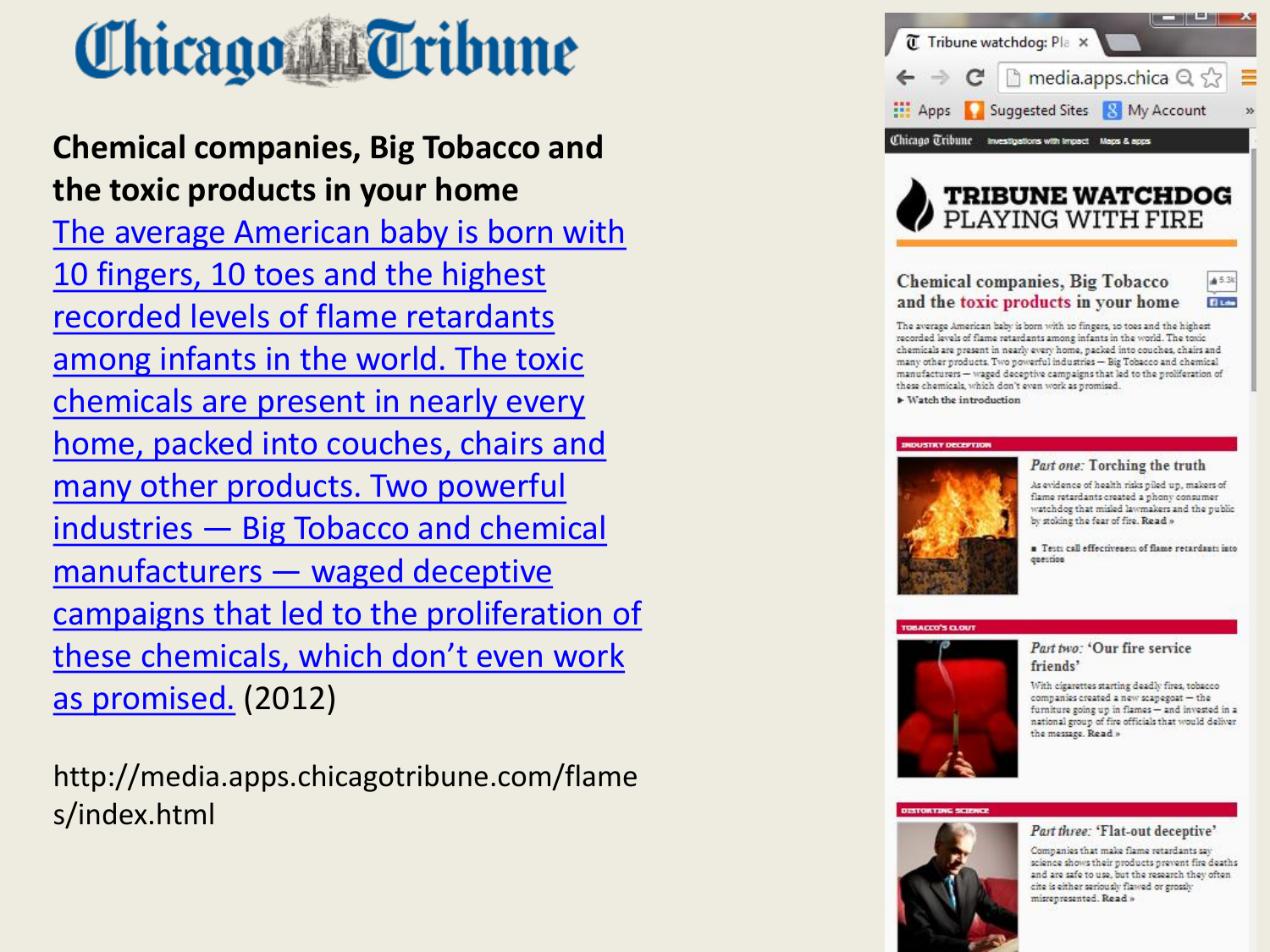### **PBDE's**

Found in the blood and breast milk of most Americans

Found in wildlife at the North Pole, which are traditional food sources

Women with higher levels of flame retardants in their [blood take](http://www.environmentalhealthnews.org/ehs/newscience/flame-retardants-associated-with-increased-time-to-pregnancy/)  [longer to get pregnant](http://www.environmentalhealthnews.org/ehs/newscience/flame-retardants-associated-with-increased-time-to-pregnancy/) and have [smaller babies](http://aje.oxfordjournals.org/content/174/8/885.abstract). Children exposed in the womb have altered brain development resulting in [delayed](http://www.ncbi.nlm.nih.gov/pubmed/20056561)  [physical development,](http://www.ncbi.nlm.nih.gov/pubmed/20056561) [lower IQs and attention problems.](http://www.environmentalhealthnews.org/ehs/newscience/2012/11/2013-0205-prenatal-child-pbde-iq-attention-deficits/) Other studies have linked flame retardants to [male infertility](http://www.ncbi.nlm.nih.gov/pmc/articles/PMC2854757/?report=abstract), male birth [defects](http://www.ncbi.nlm.nih.gov/pmc/articles/PMC2022640/), and [early puberty in girls](http://www.sciencedirect.com/science/article/pii/S0013935111001459). A recent study in animals has linked flame retardants to [autism](http://www.environmentalhealthnews.org/ehs/newscience/2012/05/2012-0702-pbdes-autism-environment-gene-link) and [obesity.](http://onlinelibrary.wiley.com/doi/10.1002/jbt.21439/abstract?deniedAccessCustomisedMessage=&userIsAuthenticated=false)

http://blogs.scientificamerican.com/WSS/post.php?blog=49&post=5618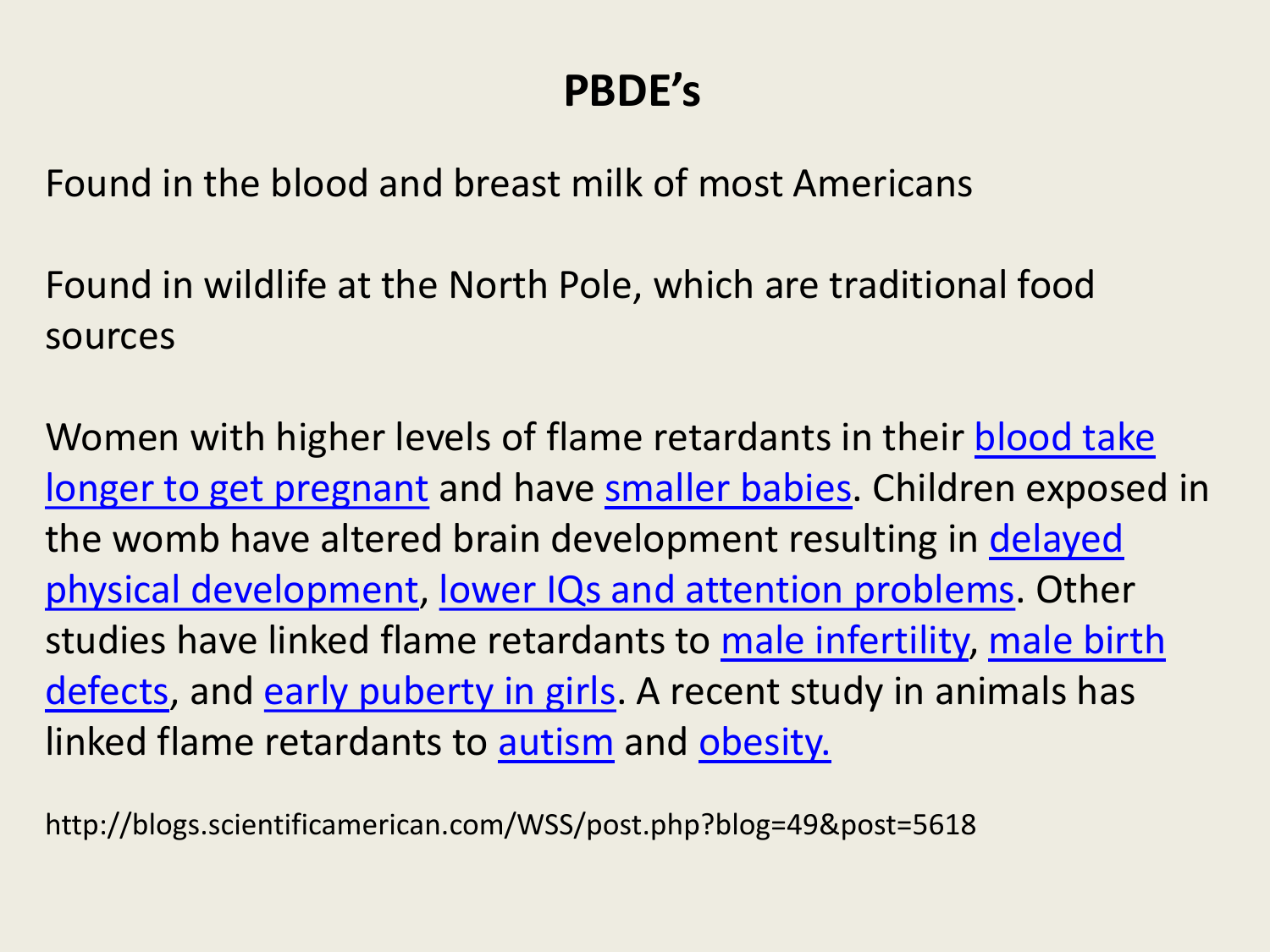## **EPA Uses TSCA – Toxic Substances Control Act to Target decaBDE**

- In December 2009 largest U.S producers of importers of decaBDE announced phase-out by 2013
- In 2012 EPA used TSCA to issue a SNUR (TSCA Section 5) requiring manufacturers or importers to notify EPA at least 90 days in advance for decaBDE; issued a Test Rule under TSCA Section 4 requiring human health and ecological studies on decaBDE
- Creates a market space for alternatives….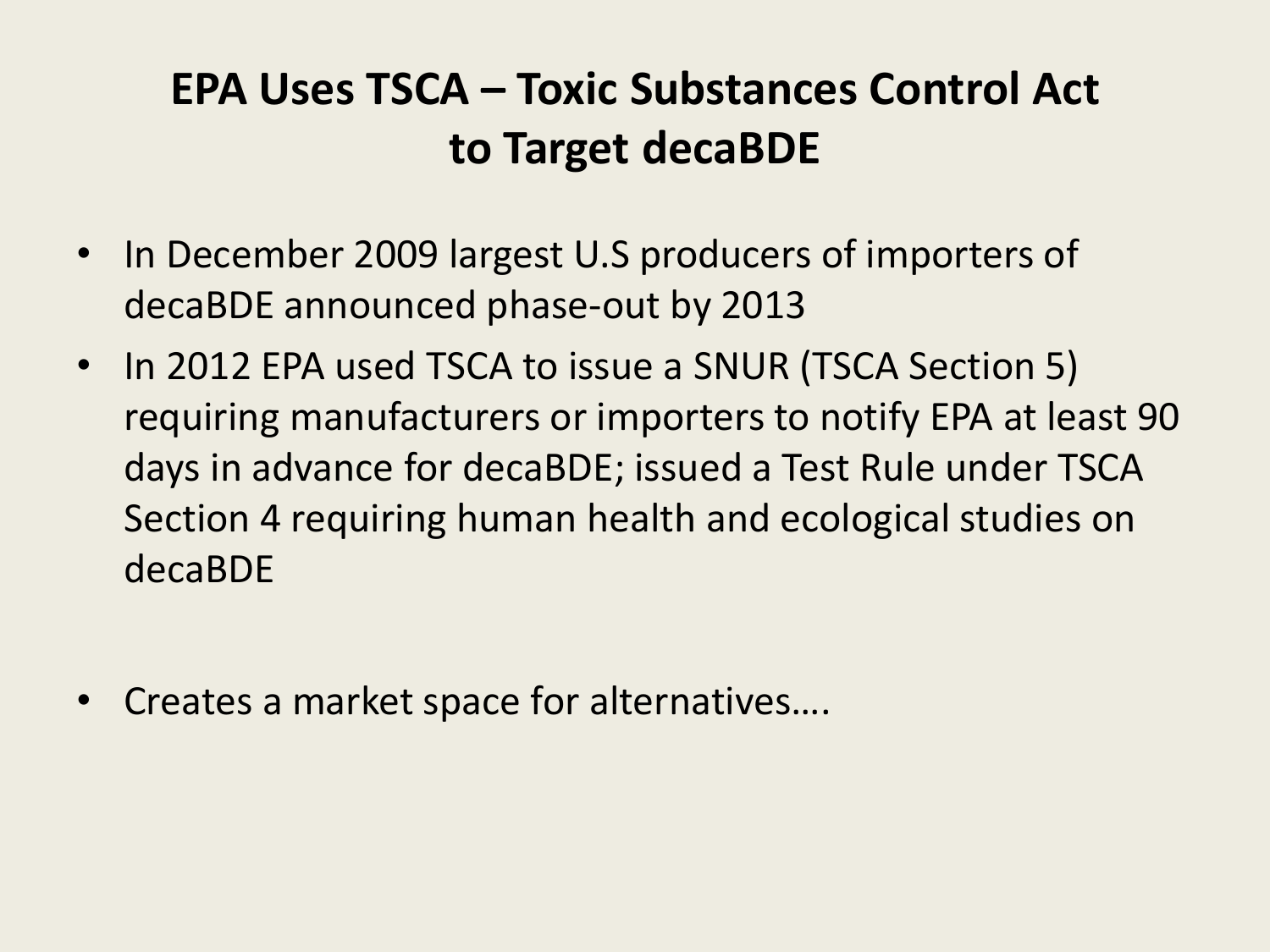#### **CHEMICAL FLAME RETARDANTS**

Toxic chemicals were added to furniture foam as a requirement to a 1975 California flammability standard (TB117) that required furniture to resist an open flame.

In Feb 2013 – effective beginning 2014 – furniture only has to resist smoldering (not an open flame). This can be met without chemicals.



#### <http://greensciencepolicy.org/topics/furniture/> http://www.ceh.org/campaigns/flame-retardants/faqs/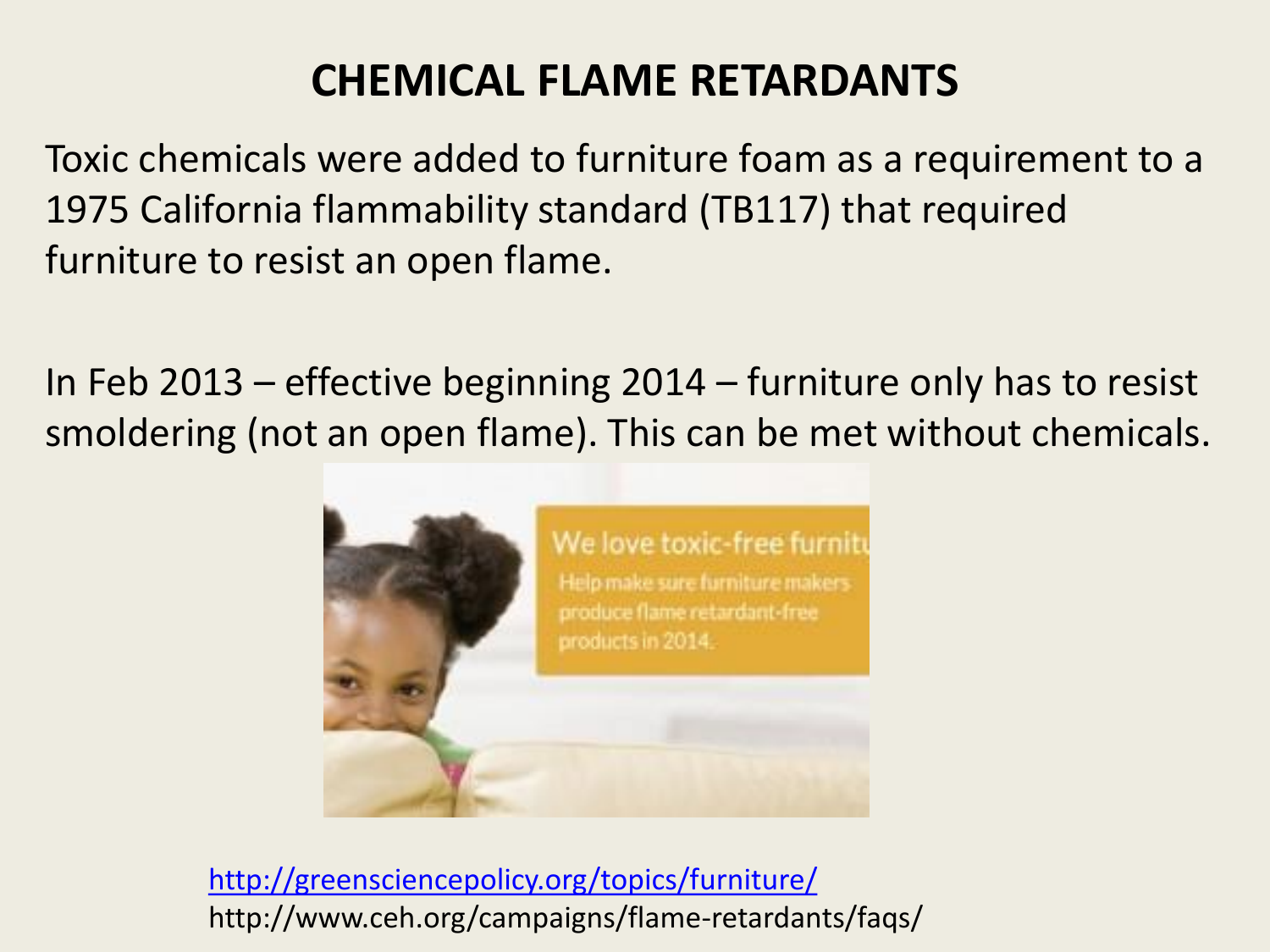EPA/600/R-12/043F I September 2013 | www.epa.gov



**Comprehensive Environmental Assessment Applied to: Multiwalled Carbon Nanotube Flame-Retardant Coatings in Upholstery Textiles-**

**A Case Study Presenting Priority Research Gaps for Future Risk Assessments** 



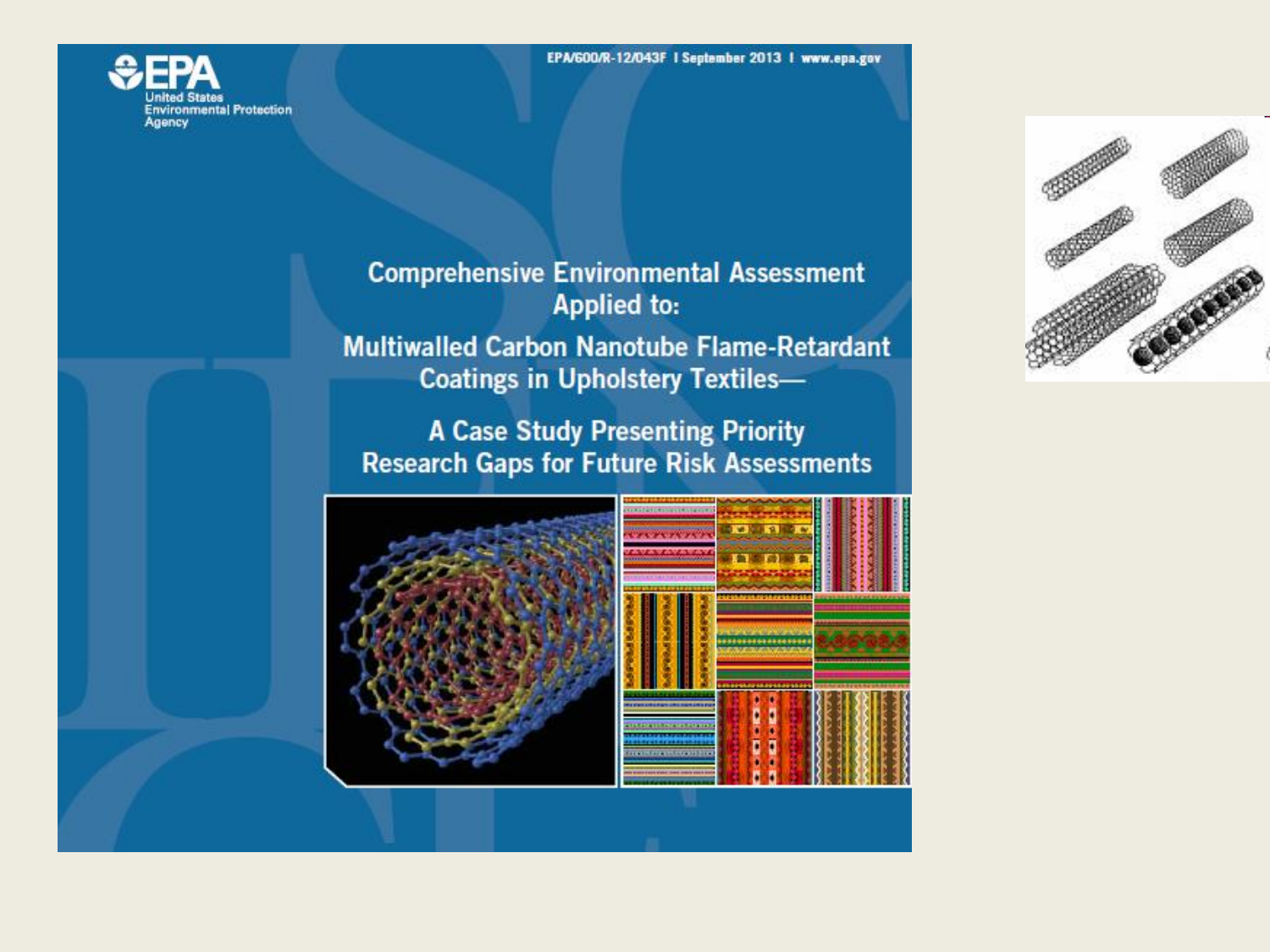#### **Exposure-Dose concerns for MWCNTs in textiles**

- Workplace inhalation risks are greatest concern
- Particulate when inhaled
- Consumer exposures during use
- Released from finished products in particulate form, into dust
- Biopersistent could remain in lungs for months after inhalation
- Bioavailability will depend on whether they are bound in a matrix, bundled, or free
- Increased concern for workers and children, based on their activity patterns

http://cfpub.epa.gov/ncea/nano/recordisplay.cfm?deid=253010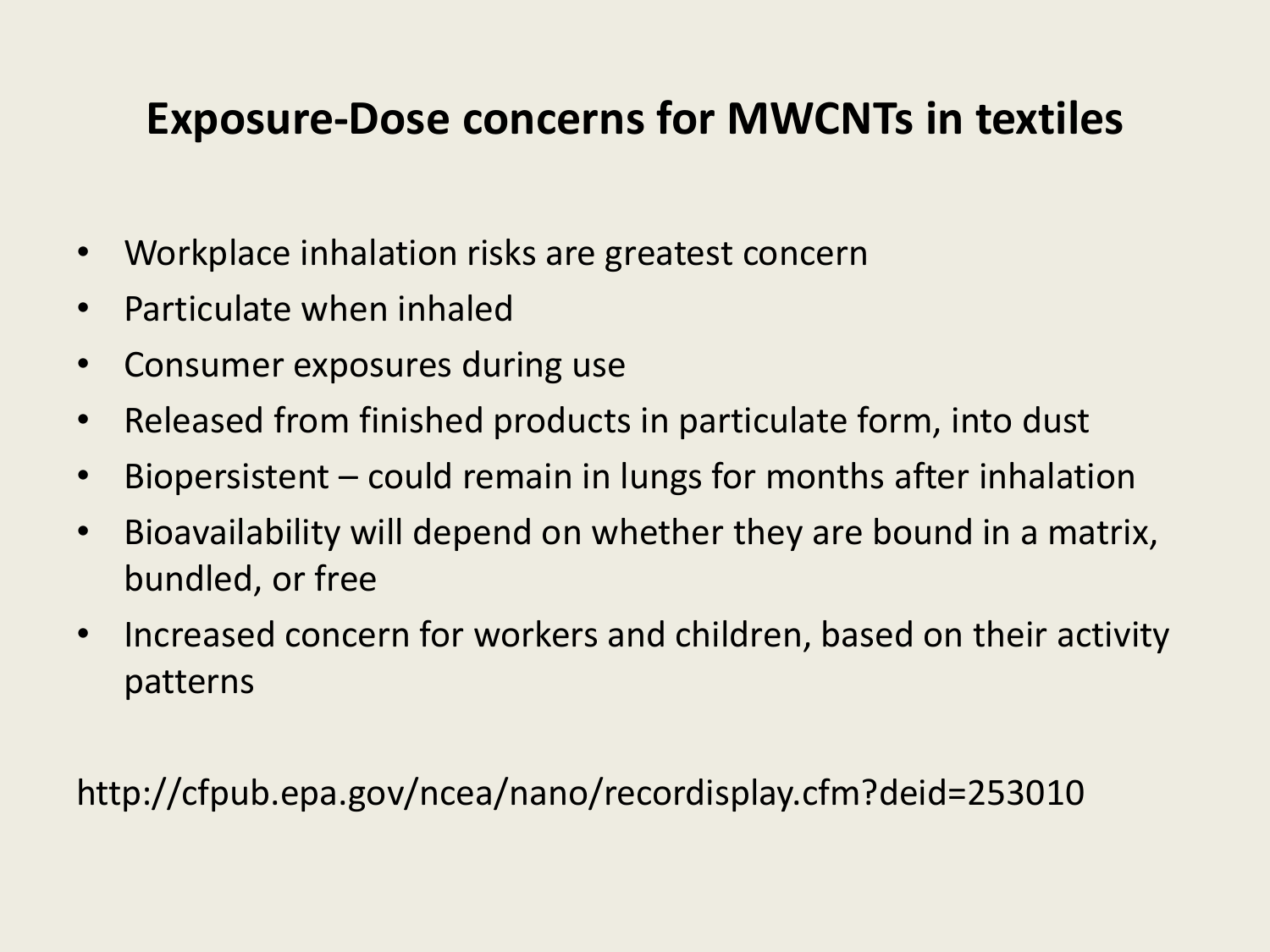## **Human Health Concerns of MWCNTs in textiles**

- Tox studies mainly dermal and inhalation exposures
- Skin and eye irritation
- Respiratory sensitization
- Respiratory/lung inflammation
- Immune function altered
- Genotox conflicting results



- tracheal installation studies report that MWCNTs behave like asbestos, pre-mesothelioma, lung fibrosis, lung inflammation; may be more toxic than asbestos!
- Size matters long, straight tubes more toxic than shorter curly tubes.
- Shorter MWCNTs (1-2 microns) are more flame-retardant than longer ones (0.5-40 microns). Commercially available MWCNTs flame retardants are about 1.5 microns (Nanocyl).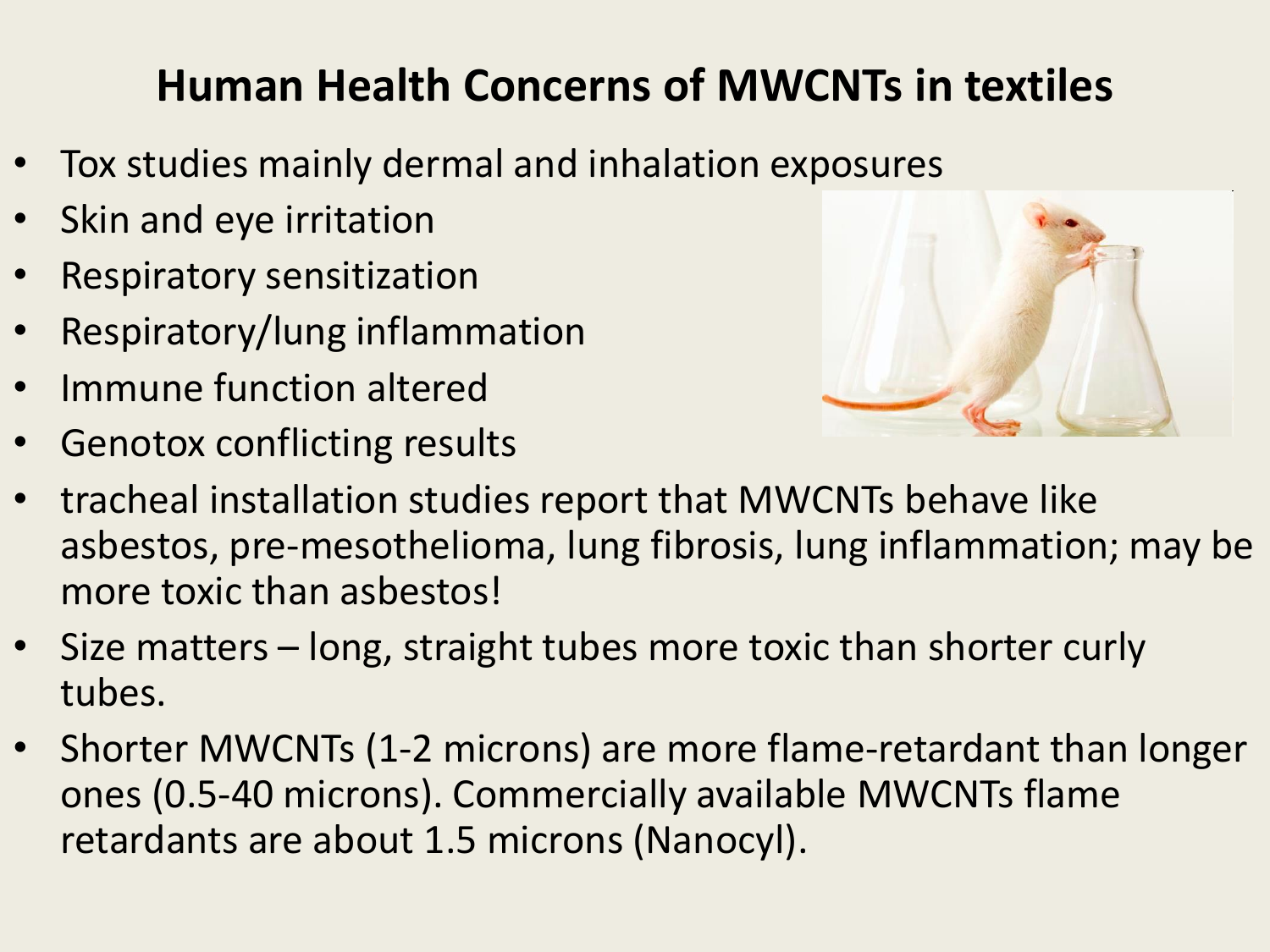# **EPA PESTICIDE REGULATION**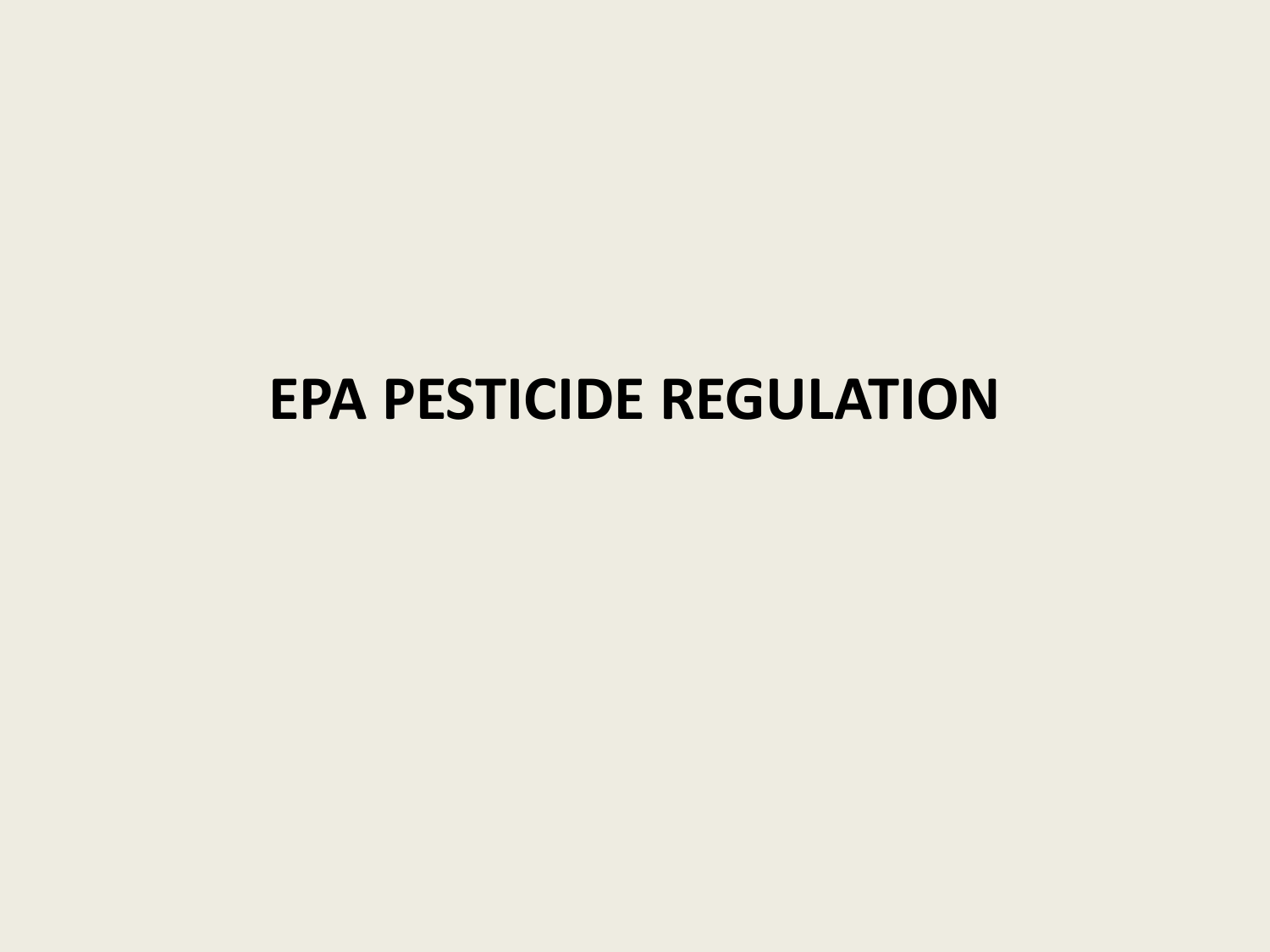### **NANOSILVER**

NRDC won a lawsuit forcing the registration of a nanosilver pesticide – AGS-20 made by HeiQ - in textiles back to EPA to re-consider risk to toddlers (November 2013)

Unfortunately, even before the court finalized its decision, EPA had already proposed to conditionally approved another nanosilver pesticide product called Nanosilva, for textiles and plastics in late August, 2013

EPA has no long term toxicity testing data on nanosilver

Nanosilver: Breakthrough or Biohazard?



[http://switchboard.nrdc.org/blogs/jsass/court\\_rules\\_in\\_nrdcs\\_favor\\_to.html](http://switchboard.nrdc.org/blogs/jsass/court_rules_in_nrdcs_favor_to.html) [http://switchboard.nrdc.org/blogs/jsass/greenscreen\\_hazard\\_assessment.html](http://switchboard.nrdc.org/blogs/jsass/greenscreen_hazard_assessment.html)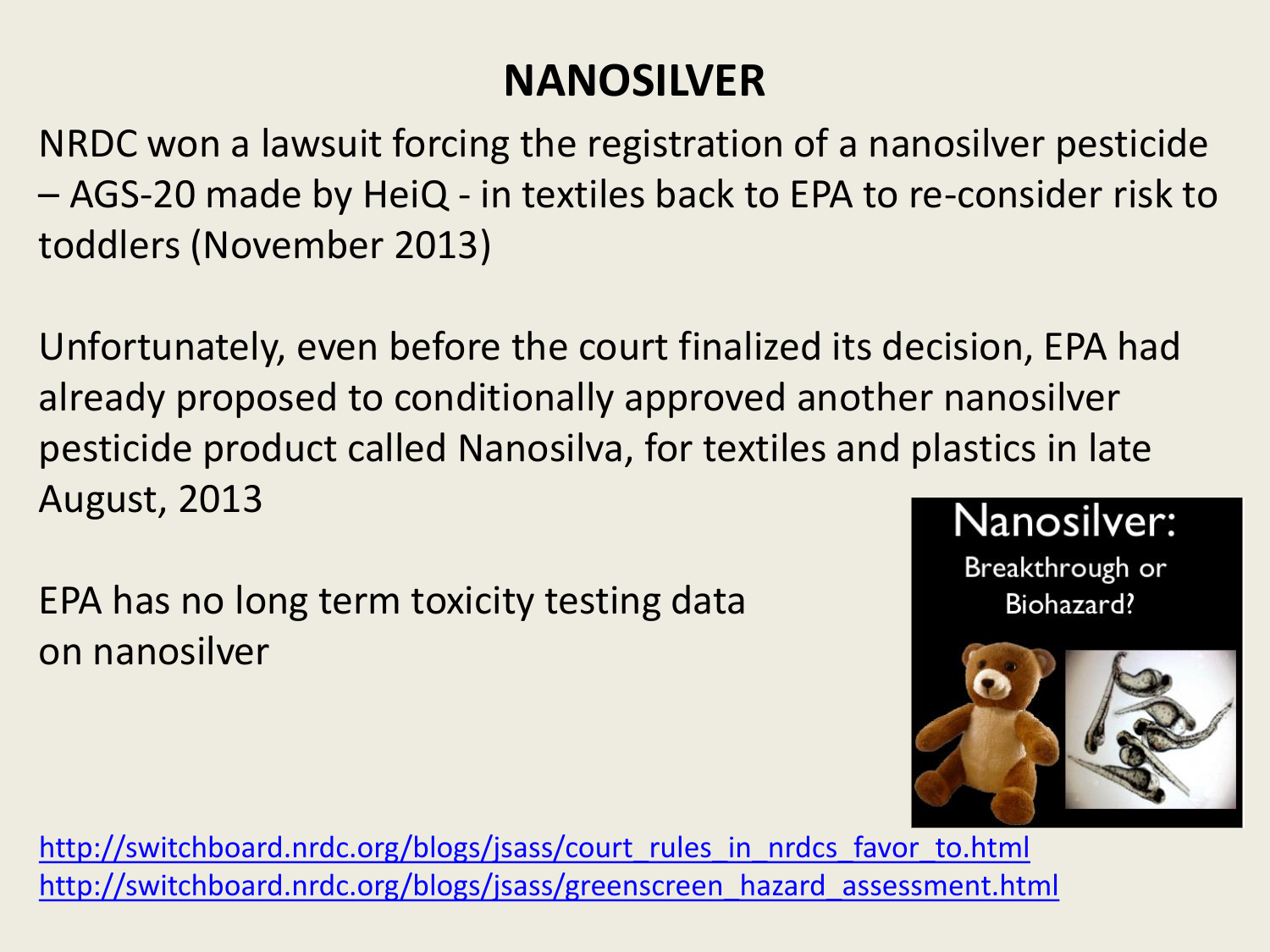Summer 2011: EPA is "particularly interested in nanoscale materials" in relation to its statutory obligation to determine whether the registration of a pesticide may cause unreasonable adverse effects on the environment



August 17, 2011

Docket number EPA-HQ-OPP-2010-0197 76 Federal Register 35383 (Friday, June 17, 2011)

> Comments from the Natural Resources Defense Council (NRDC) and **Environmental Defense Fund (EDF)**

**Pesticides; Policies Concerning Products Containing Nanoscale Materials;** 

Document ID: EPA-HQ-OPP-2010-0197-0001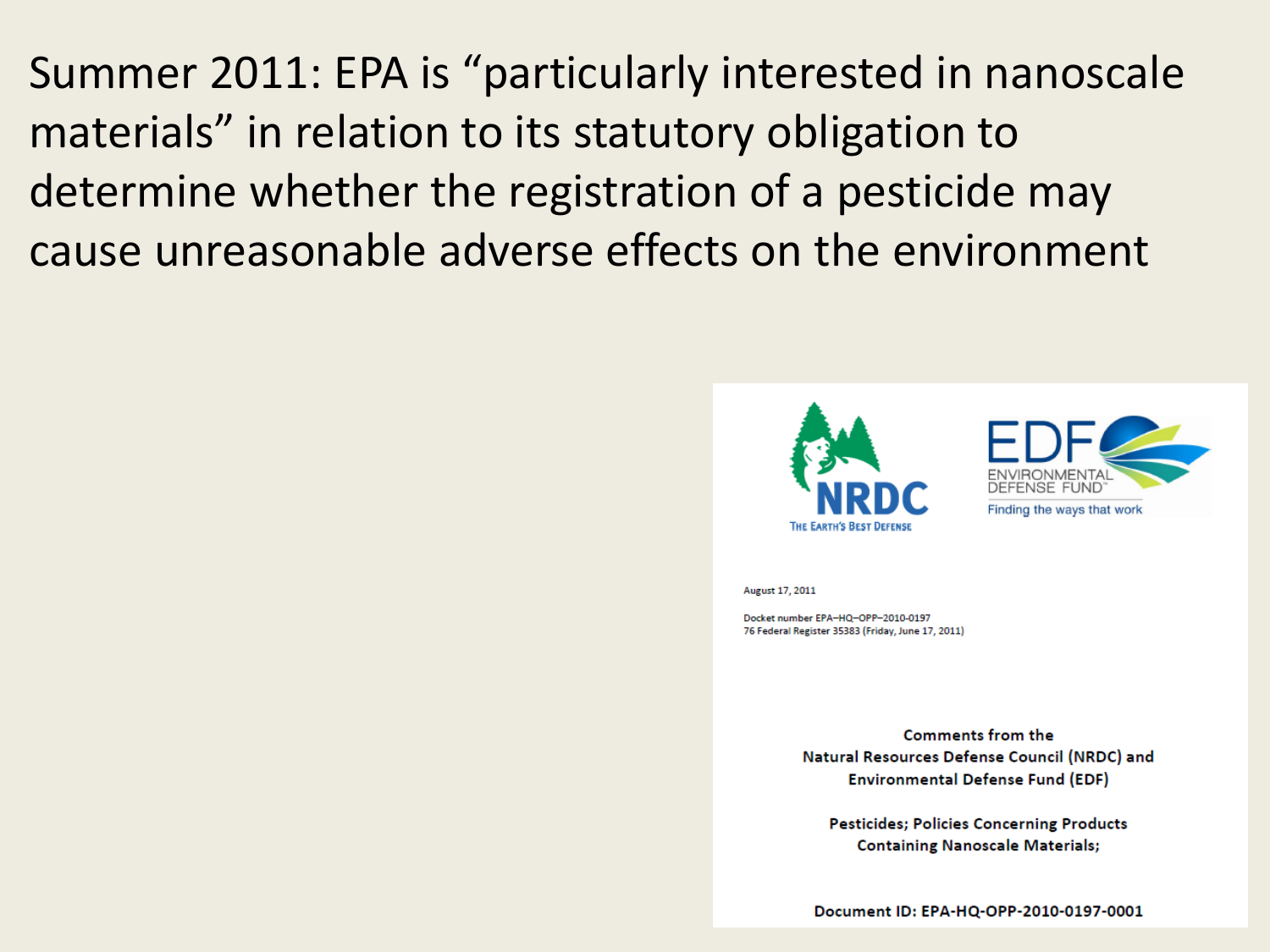# **FDA- NANO IN FOOD**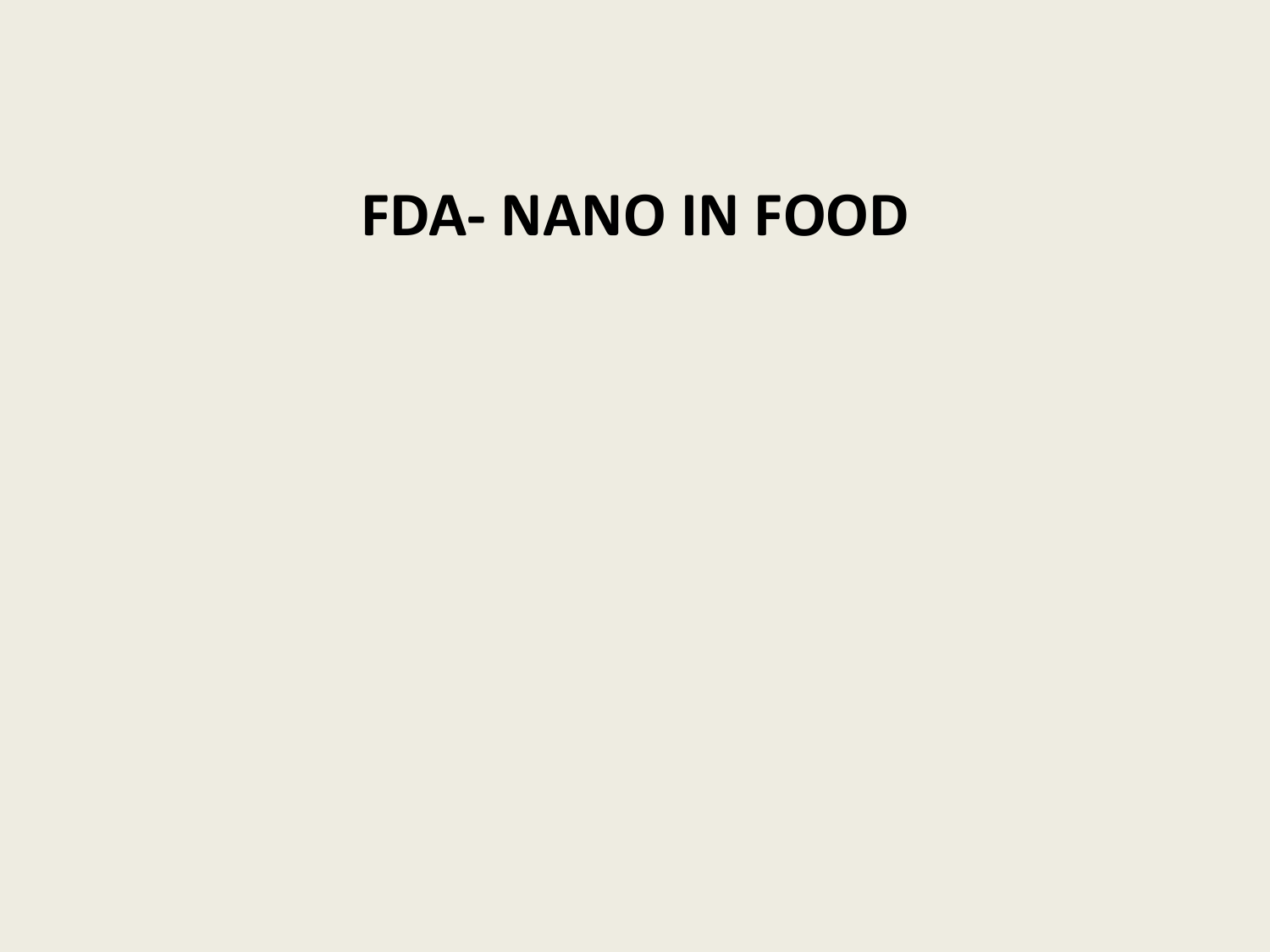#### **NANO SILICA**

Fumed silica has been commercially available for decades and used as a flow agent in foods and powders. Synthetic amorphous silica is *Generally Recognized as Safe* (GRAS) when added directly or indirectly to food (FDA, 2010) and is approved for use as a food additive in the EU (EC, 2009).

FDA approved nano silica as a GRAS food additive, based on *NO NEW DATA*. Studies include:

- single-dose studies
- Studies from the 1950s 1980s (pre-date Good Laboratory Practices, GLP)
- Unpublished and not publicly available
- Sponsored by manufacturer, Cab-O-Sil

http://www.fda.gov/Food/IngredientsPackagingLabeling/GRAS/NoticeInventory/ucm225 016.htm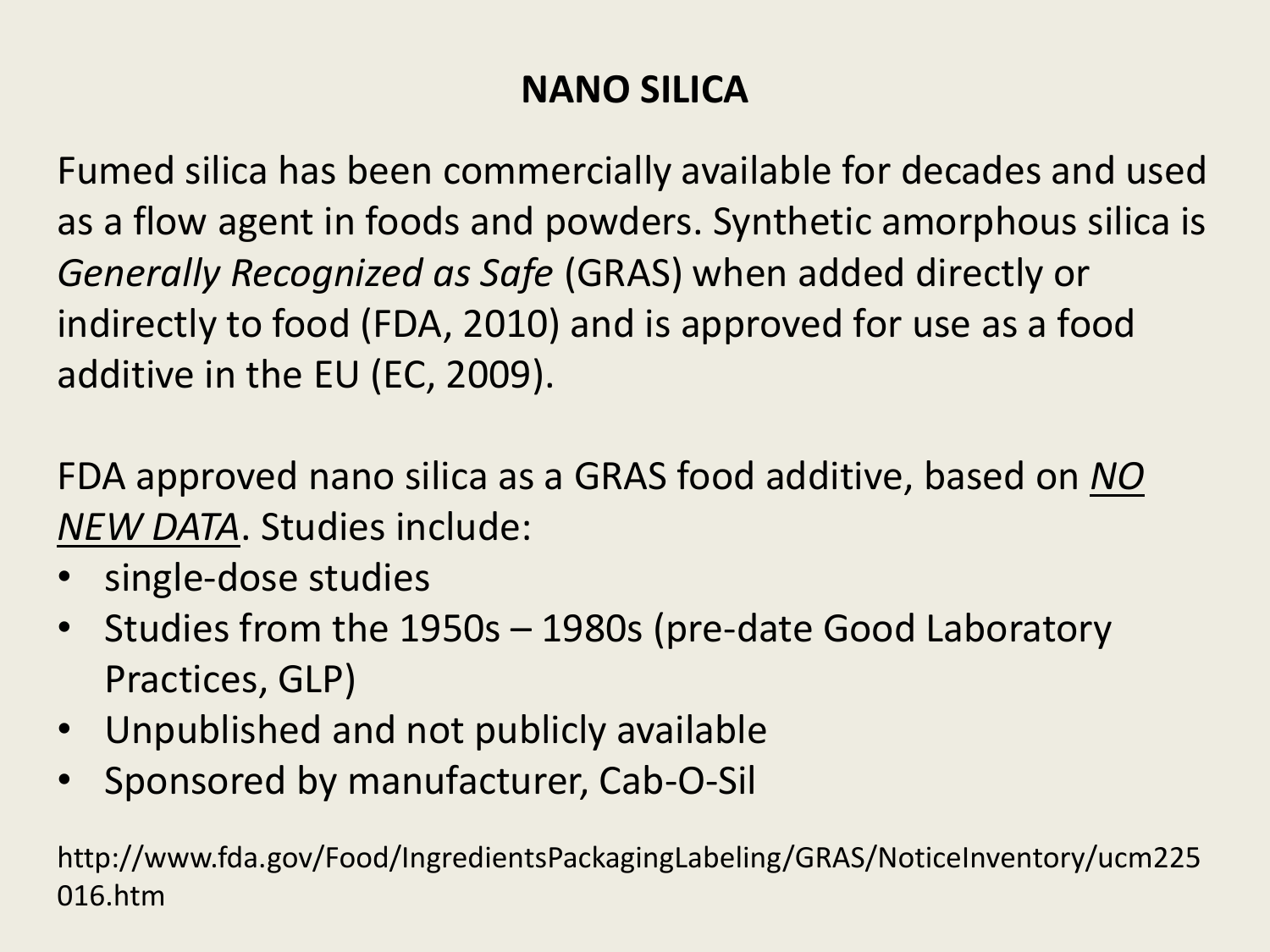# **WORKPLACE RISKS**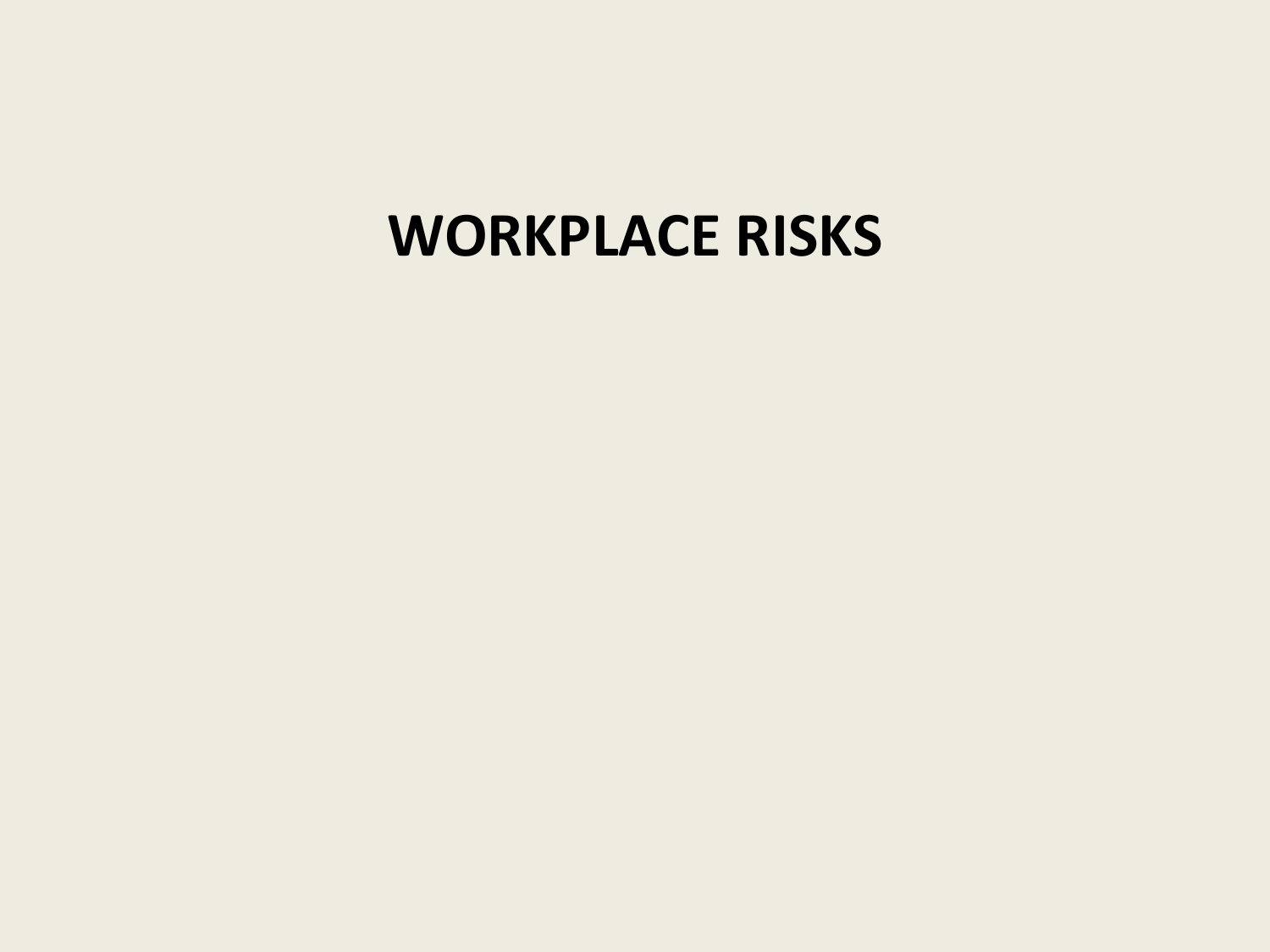#### **Occupational Handling of Nickel Nanoparticles: A Case Report**

#### W. Shane Journeay, PhD, MD<sup>1</sup><sup>o</sup> and Rose H. Goldman, MD, MPH<sup>2,3,400</sup>

A 26-year-old female chemist formulated polymers and coatings usually using silver ink particles. When she later began working with nickel nanoparticle powder weighed out and handled on a lab bench with no protective measures, she developed throat irritation, nasal congestion, "post nasal drip," facial flushing, and new skin reactions to her earrings and belt buckle which were temporally related to working with the nanoparticles. Subsequently she was found to have a positive reaction to nickel on the T.R.U.E. patch test, and a normal range FEV1 that increased by 16% post bronchodilator. It was difficult returning her to work even in other parts of the building due to recurrence of symptoms. This incident triggered the company to make plans for better control measures for working with nickel nanoparticles. In conclusion, a worker developed nickel sensitization when working with nanoparticle nickel powder in a setting without any special respiratory protection or control measures. Am. J. Ind. Med. © 2014 Wiley Periodicals, Inc.

KEY WORDS: nanotoxicology; nanotechnology; nickel nanoparticles; occupational exposure; humans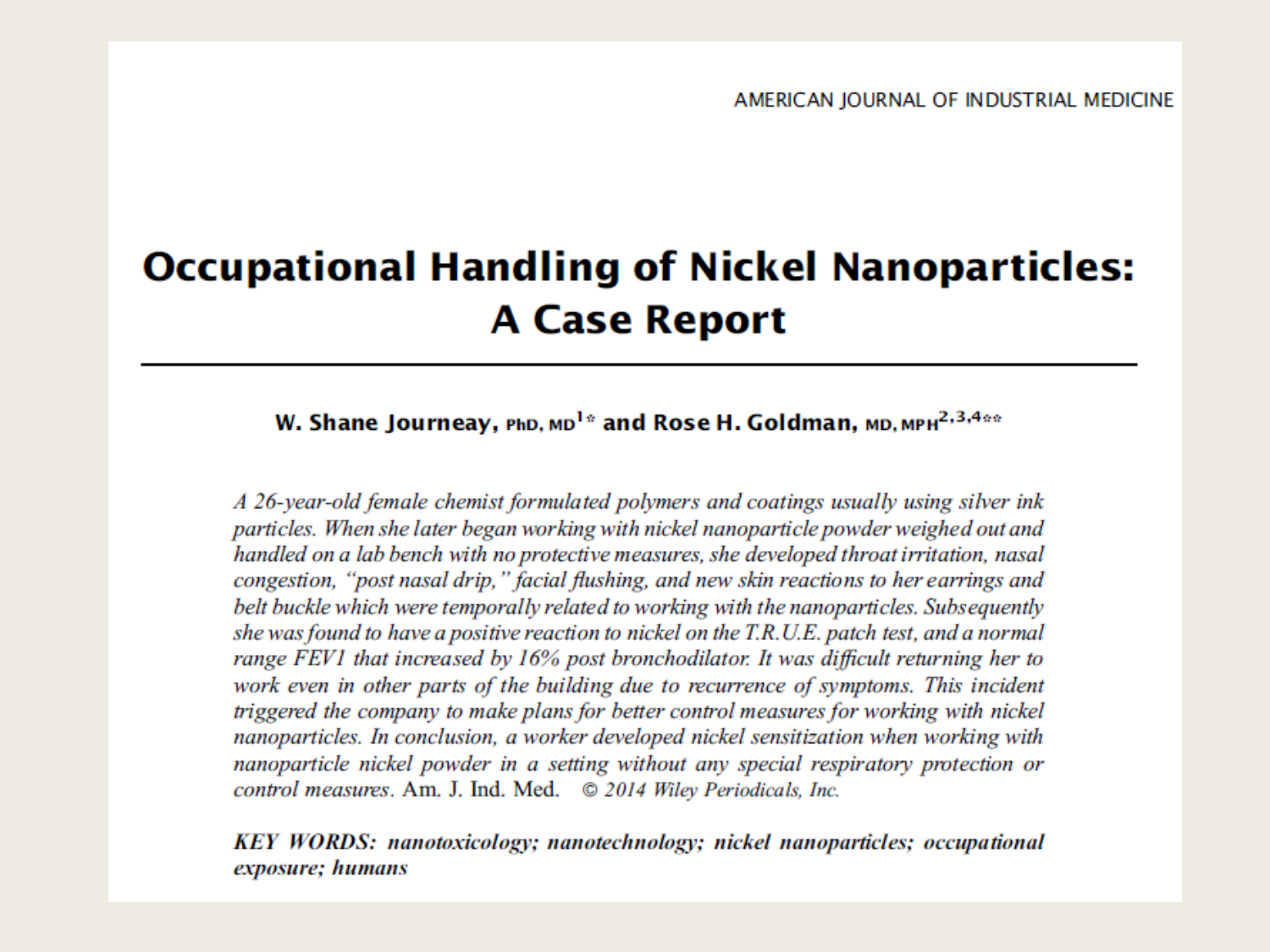#### *United We Bargain – Divided We Beg!*

2014 – EPA expanded recommendations for protecting workers from carbon nanotubes

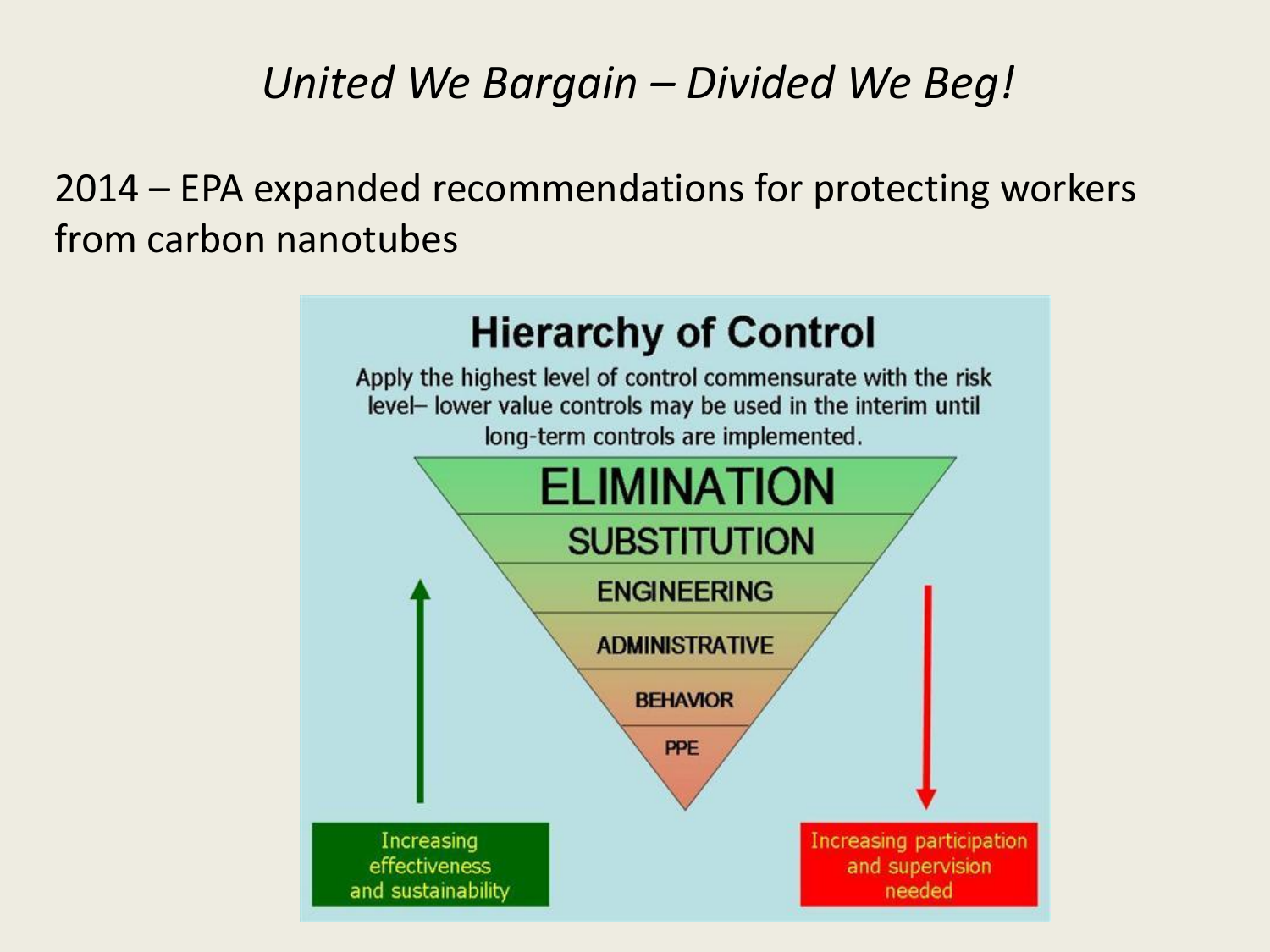# **CONCLUSION**

We know too little, and are learning it too late....

New chemicals – including nanomaterials – are commercialized without being adequately tested for potential health and environmental impacts, and without restrictions to prevent harm.

We need a chemical review and approval process that works!